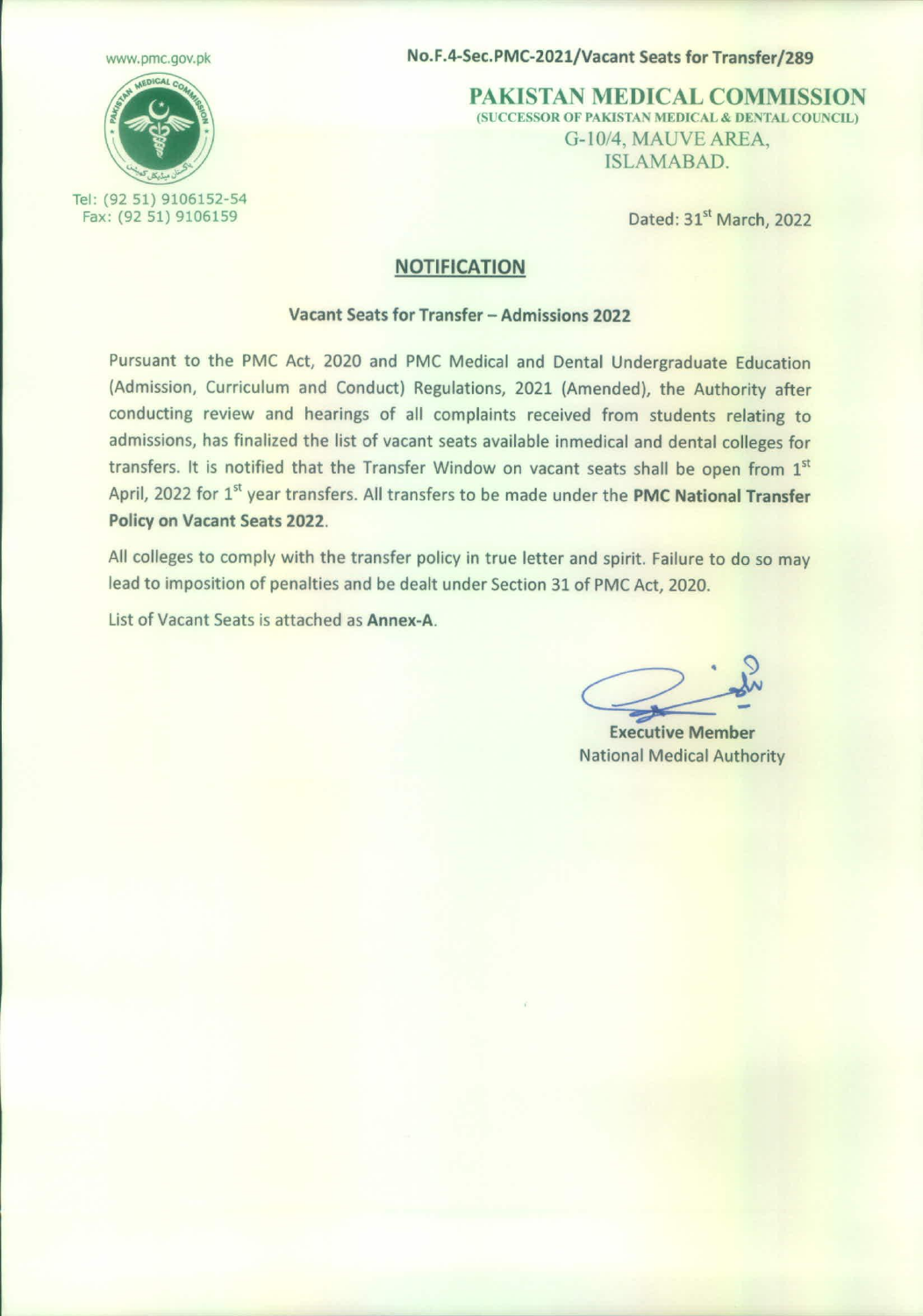## **List of Vacant Seats for Transfer**

| <b>PUNJAB - PUBLIC MBBS</b>                                                            |        |                                    |                         |  |  |  |  |
|----------------------------------------------------------------------------------------|--------|------------------------------------|-------------------------|--|--|--|--|
| <b>Sr No College Name</b>                                                              |        | <b>College Type College Nature</b> | <b>Vacant Seats</b>     |  |  |  |  |
| 1 Allama Iqbal Medical College                                                         | Public | <b>MBBS</b>                        |                         |  |  |  |  |
| 2 Ameer-ud-Din Medical College                                                         | Public | <b>MBBS</b>                        | $\overline{2}$          |  |  |  |  |
| 3 Fatima Jinnah Medical College for Women                                              | Public | <b>MBBS</b>                        | 5                       |  |  |  |  |
| 4 Nishtar Medical College                                                              | Public | <b>MBBS</b>                        | 8                       |  |  |  |  |
| 5 Punjab Medical College                                                               | Public | <b>MBBS</b>                        | 8                       |  |  |  |  |
| 6 Quaid-e-Azam Medical College                                                         | Public | <b>MBBS</b>                        | $\overline{c}$          |  |  |  |  |
| 7 Sheikh Zayed Medical College                                                         | Public | <b>MBBS</b>                        | 1                       |  |  |  |  |
| <b>PUNJAB - PUBLIC BDS</b>                                                             |        |                                    |                         |  |  |  |  |
| Sr No College Name                                                                     |        | <b>College Type College Nature</b> | <b>Vacant Seats</b>     |  |  |  |  |
| 1 De'montmorency College of Dentistry                                                  | Public | <b>BDS</b>                         | 35                      |  |  |  |  |
| 2 Dental Section Punjab Medical College                                                | Public | <b>BDS</b>                         | 35                      |  |  |  |  |
| 3 Institute of Dentistry Nishtar Medical College                                       | Public | <b>BDS</b>                         | 16                      |  |  |  |  |
| <b>BALUCHISTAN - PUBLIC MBBS</b>                                                       |        |                                    |                         |  |  |  |  |
| Sr No College Name                                                                     |        | <b>College Type College Nature</b> | <b>Vacant Seats</b>     |  |  |  |  |
| 1 Bolan Medical College                                                                | Public | <b>MBBS</b>                        | 10                      |  |  |  |  |
| 2 jhalawan medical college khuzdar                                                     | Public | <b>MBBS</b>                        | 2                       |  |  |  |  |
| 3 Makran Medical College                                                               | Public | <b>MBBS</b>                        | 5                       |  |  |  |  |
| <b>BALUCHISTAN - PUBLIC BDS</b>                                                        |        |                                    |                         |  |  |  |  |
| Sr No College Name                                                                     |        | <b>College Type College Nature</b> | <b>Vacant Seats</b>     |  |  |  |  |
| 1 Dental Section Bolan Medical College                                                 | Public | <b>BDS</b>                         | 5                       |  |  |  |  |
| <b>SINDH - PUBLIC MBBS</b>                                                             |        |                                    |                         |  |  |  |  |
| <b>Sr No College Name</b>                                                              |        | <b>College Type College Nature</b> | <b>Vacant Seats</b>     |  |  |  |  |
| 1 Bilawal Medical College for Boys                                                     | Public | <b>MBBS</b>                        | 6                       |  |  |  |  |
| 2 Chandka Medical College                                                              | Public | <b>MBBS</b>                        | 5                       |  |  |  |  |
| 3 Dow International Medical College                                                    | Public | <b>MBBS</b>                        | 27                      |  |  |  |  |
| 4 Dow Medical College                                                                  | Public | <b>MBBS</b>                        | 16                      |  |  |  |  |
| 5 Gambat Medical College                                                               | Public | <b>MBBS</b>                        | 9                       |  |  |  |  |
| 6 Karachi Medical & Dental College                                                     | Public | <b>MBBS</b>                        | $\overline{\mathbf{c}}$ |  |  |  |  |
| 7 Khairpur Medical College                                                             | Public | <b>MBBS</b>                        | $\mathbf 1$             |  |  |  |  |
| 8 Liaquat University of Medical & Health Sciences                                      | Public | <b>MBBS</b>                        | 30                      |  |  |  |  |
| 9 Peoples University of Medical & Health Sciences for Women                            | Public | <b>MBBS</b>                        | 23                      |  |  |  |  |
| 10 Shaheed Mohtarma Benazir Bhutto Medical College                                     | Public | <b>MBBS</b>                        | 17                      |  |  |  |  |
| 11 Sindh Medical College                                                               | Public | <b>MBBS</b>                        | 19                      |  |  |  |  |
| <b>SINDH - PUBLIC BDS</b>                                                              |        |                                    |                         |  |  |  |  |
| Sr No College Name                                                                     |        | <b>College Type College Nature</b> | <b>Vacant Seats</b>     |  |  |  |  |
| 1 Bibi Aseefa Dental College                                                           | Public | <b>BDS</b>                         | 5                       |  |  |  |  |
| 2 Dental Department Karachi Medical & Dental College                                   | Public | <b>BDS</b>                         | 1                       |  |  |  |  |
| 3 Dow Dental College                                                                   | Public | <b>BDS</b>                         | $\overline{c}$          |  |  |  |  |
| 4 Dr. Ishratul Ebad Institute of Oral Health Sciences                                  | Public | <b>BDS</b>                         | 1                       |  |  |  |  |
| 5 Faculty of Dentistry Liaquat University of Medical & Health Sciences                 | Public | <b>BDS</b>                         | 31                      |  |  |  |  |
| <b>AJK - PUBLIC MBBS</b>                                                               |        |                                    |                         |  |  |  |  |
| <b>Sr No College Name</b>                                                              |        | <b>College Type College Nature</b> | <b>Vacant Seats</b>     |  |  |  |  |
| 1 Azad Jammu & Kashmir Medical College                                                 | Public | <b>MBBS</b>                        |                         |  |  |  |  |
| 2 Mohtarma Benazir Bhutto Shaheed Medical College                                      | Public | <b>MBBS</b>                        | 2                       |  |  |  |  |
| 3 Poonch Medical College                                                               | Public | <b>MBBS</b>                        | 5                       |  |  |  |  |
| <b>ICT - PUBLIC MBBS</b>                                                               |        |                                    |                         |  |  |  |  |
| Sr No College Name                                                                     |        | <b>College Type College Nature</b> | <b>Vacant Seats</b>     |  |  |  |  |
| 1 Shaikh Khalifa Bin Zayed Al-Nahyan Medical & Dental College                          | Public | <b>MBBS</b>                        |                         |  |  |  |  |
| <b>ICT - PUBLIC BDS</b>                                                                |        |                                    |                         |  |  |  |  |
| <b>Sr No College Name</b><br><b>College Type College Nature</b><br><b>Vacant Seats</b> |        |                                    |                         |  |  |  |  |
| 1 School of Dentistry Shaheed Zulfiqar ali Bhutto Medical University                   | Public | <b>BDS</b>                         | 2                       |  |  |  |  |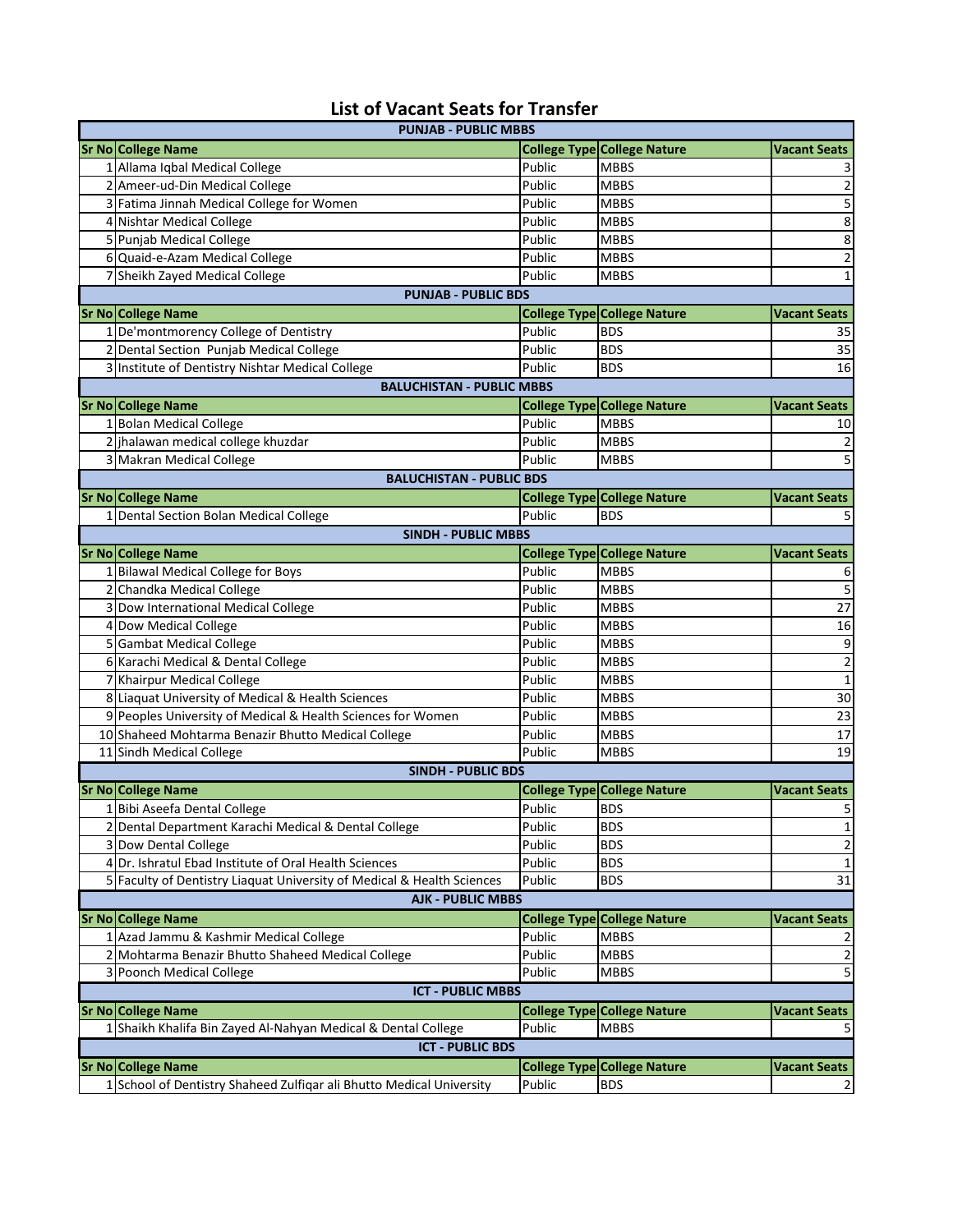|                             | <b>PUNJAB - PRIVATE MBBS</b>                                      |                     |                       |                         |  |  |  |  |
|-----------------------------|-------------------------------------------------------------------|---------------------|-----------------------|-------------------------|--|--|--|--|
|                             | <b>Sr No College Name</b>                                         | <b>College Type</b> | <b>College Nature</b> | <b>Vacant Seats</b>     |  |  |  |  |
|                             | 1 Akhtar Saeed Medical & Dental College                           | Private             | <b>MBBS</b>           |                         |  |  |  |  |
|                             | 2 Al Aleem Medical College                                        | Private             | <b>MBBS</b>           | 2                       |  |  |  |  |
|                             | 3 Azra Naheed Medical College                                     | Private             | <b>MBBS</b>           | 5                       |  |  |  |  |
| 4                           | CMH Multan Institute of Medical Sciences                          | Private             | <b>MBBS</b>           | 1                       |  |  |  |  |
|                             | 5 Lahore Medical & Dental College                                 | Private             | <b>MBBS</b>           | $\overline{\mathbf{c}}$ |  |  |  |  |
|                             | 6 Pak Red Crescent Medical & Dental College                       | Private             | <b>MBBS</b>           | 1                       |  |  |  |  |
|                             | 7 Rai Medical College, Sargodha.                                  | Private             | <b>MBBS</b>           | 1                       |  |  |  |  |
|                             | 8 Sharif Medical & Dental College                                 | Private             | <b>MBBS</b>           | 1                       |  |  |  |  |
| <b>PUNJAB - PRIVATE BDS</b> |                                                                   |                     |                       |                         |  |  |  |  |
| <b>Sr No</b>                | <b>College Name</b>                                               | <b>College Type</b> | <b>College Nature</b> | <b>Vacant Seats</b>     |  |  |  |  |
|                             | 1 Avicenna Dental College                                         | Private             | <b>BDS</b>            | 13                      |  |  |  |  |
|                             | Azra Naheed Dental College                                        | Private             | <b>BDS</b>            | 15                      |  |  |  |  |
|                             | College of Dentistry Bakhtawar Amin Medical & Dental College      | Private             | <b>BDS</b>            | 29                      |  |  |  |  |
| 4                           | Dental College Akhtar Saeed Medical & Dental College              | Private             | <b>BDS</b>            | 15                      |  |  |  |  |
|                             | 5 Dental College FMH College of Medicine & Dentistry              | Private             | <b>BDS</b>            | 1                       |  |  |  |  |
|                             | 6 Dental College Lahore Medical & Dental College                  | Private             | <b>BDS</b>            | $\mathbf{1}$            |  |  |  |  |
|                             | 7 Dental Section Multan Medical & Dental College                  | Private             | <b>BDS</b>            | $\boldsymbol{6}$        |  |  |  |  |
|                             | 8 Dental Section University Medical & Dental College              | Private             | <b>BDS</b>            | 18                      |  |  |  |  |
|                             | 9 Faryal Dental College                                           | Private             | <b>BDS</b>            | 32                      |  |  |  |  |
|                             | 10 Islam Dental College                                           | Private             | <b>BDS</b>            | 34                      |  |  |  |  |
|                             | 11 Rashid Latif Dental College                                    | Private             | <b>BDS</b>            | 22                      |  |  |  |  |
|                             | 12 Shahida Islam Dental College                                   | Private             | <b>BDS</b>            | 27                      |  |  |  |  |
|                             | 13 Watim Dental College                                           | Private             | <b>BDS</b>            | 9                       |  |  |  |  |
|                             |                                                                   |                     |                       |                         |  |  |  |  |
|                             | <b>SINDH - PRIVATE MBBS</b>                                       |                     |                       |                         |  |  |  |  |
| <b>Sr No</b>                | <b>College Name</b>                                               | <b>College Type</b> | <b>College Nature</b> | <b>Vacant Seats</b>     |  |  |  |  |
|                             | 1 Al-Tibri Medical College                                        | Private             | <b>MBBS</b>           | 29                      |  |  |  |  |
|                             | 2 Faculty of Medicine & Allied Medical Sciences - Isra University | Private             | <b>MBBS</b>           | 67                      |  |  |  |  |
|                             | 3 Indus Medical College                                           | Private             | <b>MBBS</b>           | 13                      |  |  |  |  |
|                             | 4 Jinnah Medical & Dental College                                 | Private             | <b>MBBS</b>           | $\overline{3}$          |  |  |  |  |
|                             | 5 Muhammad Medical College                                        | Private             | <b>MBBS</b>           | 28                      |  |  |  |  |
|                             | 6 Sir Syed College of Medical Sciences for Girls                  | Private             | <b>MBBS</b>           | 21                      |  |  |  |  |
|                             | 7 Suleman Roshan Medical College                                  | Private             | <b>MBBS</b>           | 12                      |  |  |  |  |
|                             | 8 Ziauddin Medical College                                        | Private             | <b>MBBS</b>           | 1                       |  |  |  |  |
|                             | <b>SINDH - PRIVATE BDS</b>                                        |                     |                       |                         |  |  |  |  |
| <b>Sr No</b>                | <b>College Name</b>                                               | <b>College Type</b> | <b>College Nature</b> | <b>Vacant Seats</b>     |  |  |  |  |
|                             | Altamash Institute of Dental Medicine                             | Private             | <b>BDS</b>            | 79                      |  |  |  |  |
|                             | 2 Baqai Dental College                                            | Private             | <b>BDS</b>            | 71                      |  |  |  |  |
|                             | 3 Bhittai Dental & Medical College                                | Private             | <b>BDS</b>            | 76                      |  |  |  |  |
|                             | 4 Dental College Bahria University Medical & Dental College       | Private             | <b>BDS</b>            | 4                       |  |  |  |  |
|                             | 5 Dental College Sir Syed College of Medical Sciences for Girls   | Private             | <b>BDS</b>            | 46                      |  |  |  |  |
|                             | 6 Dental Section Hamdard College of Medicine & Dentistry          | Private             | <b>BDS</b>            | 23                      |  |  |  |  |
|                             | Dental Section Jinnah Medical & Dental College                    | Private             | <b>BDS</b>            | 20                      |  |  |  |  |
|                             | 8 Dental Section Liaquat College of Medicine & Dentistry          | Private             | <b>BDS</b>            | 72                      |  |  |  |  |
|                             | 9 Fatima Jinnah Dental College                                    | Private             | <b>BDS</b>            | 80                      |  |  |  |  |
|                             | 10 Isra Dental College                                            | Private             | <b>BDS</b>            | 44                      |  |  |  |  |
|                             | 11 Muhammad Dental College                                        | Private             | <b>BDS</b>            | 50                      |  |  |  |  |
|                             | 12 Ziauddin Dental College                                        | Private             | <b>BDS</b>            | 23                      |  |  |  |  |